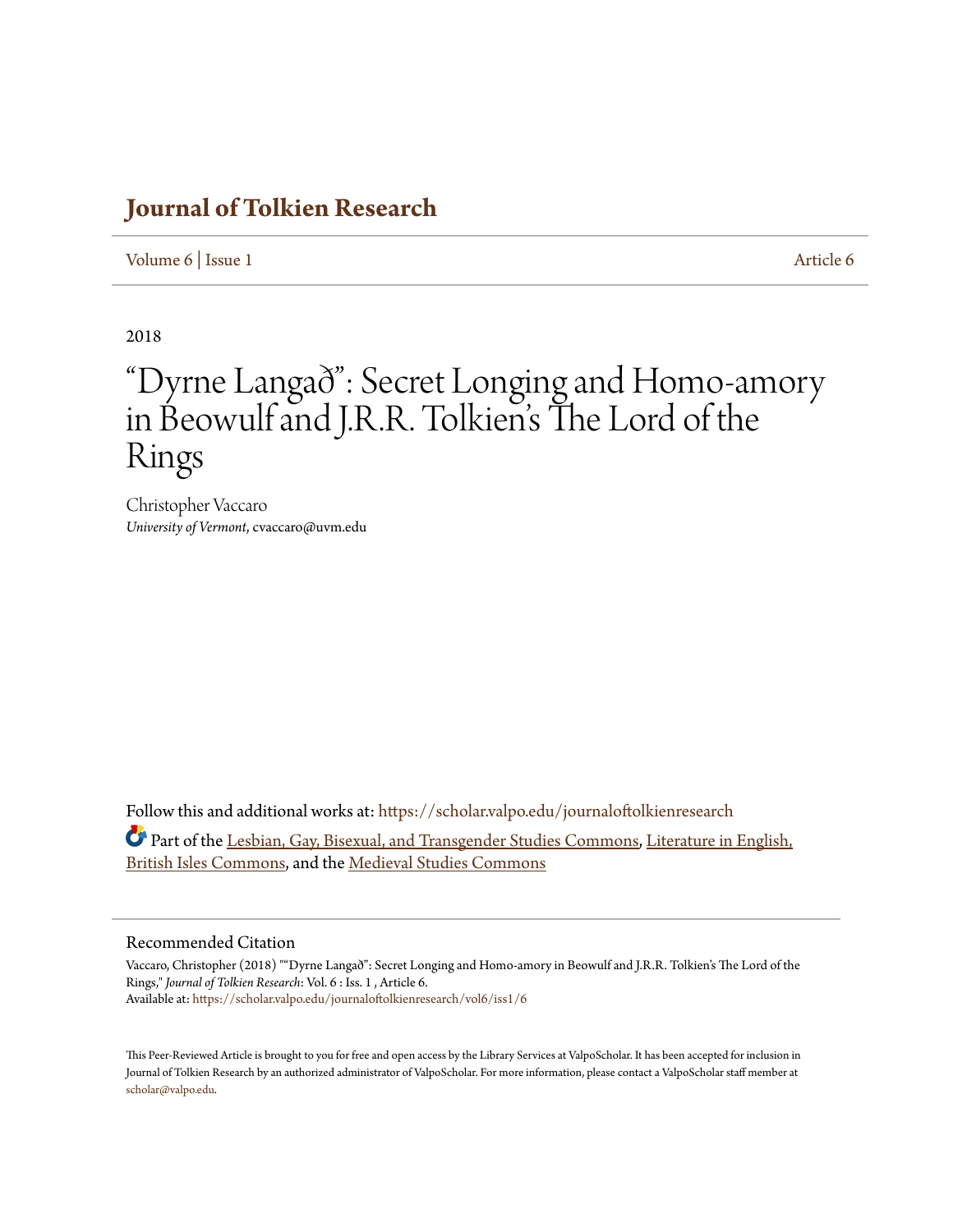"Dyrne Langað": Secret Longing and Homo-amory in *Beowulf* and J.R.R. Tolkien's *The Lord of the Rings*

The literary hero, whether s/he be of an epic, romance, or fairy story, serves as an exemplar and participates in a mythic story that both instructs and inspires. In her essay "Frodo and Aragorn: The Concept of the Hero," Verlyn Flieger cogently speaks to the presence of Beowulfian and Arthurian resonances in Tolkien's *The Lord of the Rings*. In her lucid reading of Frodo Baggins' character, she maps out the similar patterns of movement, the rising and setting, of a fairy tale character's life placed within an epic narrative.<sup>1</sup>

Like Beowulf (and Scyld Scefing, the king addressed at the poem's prologue), Frodo Baggins helps bring peace and prosperity to a world beset by sorrows. At times, strife and suspicion between leaders seems to fuel continuous hostilities. Yet, amidst this aggression, the hero provides a stark contrast through the motif of the monster-slayer, one who sacrifices all so that his people may live in peace. In both stories, the integrity and virtue of such an individual is recognized by those closest to him, so much so that the other males exhibit an intensity of affection for him that rivals in depth and degree the hostility pervasive throughout the text and serves as its counterweight. In what follows, the quality and function of this "homo-amory" witnessed between Beowulf and his elders is brought to bear alongside the love for Frodo bore by Samwise Gamgee, his gardener and loving friend.

1

<sup>1</sup> Verlyn Flieger, "Frodo and Aragorn: The Concept of the Hero," in *Tolkien: New Critical Perspectives*. (Lexington: University of Kentucky, 1981), 40-62. For this pattern of rising and falling, see Tolkien, "The Monster and the Critics," in *Interpretations of Beowulf: A Critical Anthology*. Ed. R.D. Fulk. (Bloomington and Indianapolis: Indiana University Press, 1991), 14-44.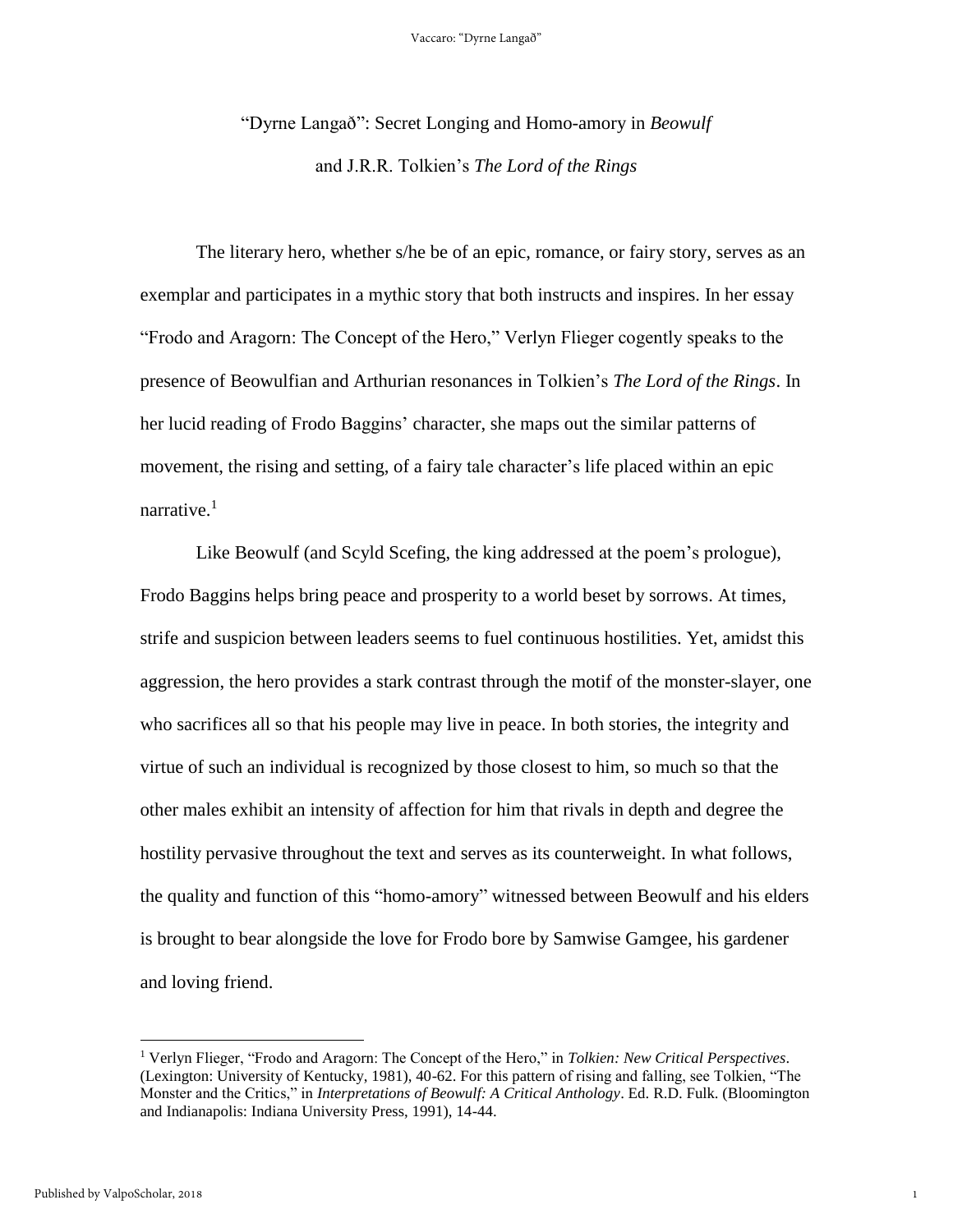Terms, of course, carry semiotic weight and are necessarily linked to the period in which they are constituted. Whether talking about social relations in the eighth century or the early twentieth, it is essential to avoid assuming the ahistorical nature of sex. Carolyn Dinshaw and Valerie Rohy remind us that the anachronistic use of contemporary terms such "heterosexuality," "homosexuality," "homoeroticism," and even "friendship," "love," and "desire" can be simultaneously problematic and potentially productive.<sup>2</sup> Unlike homo-sexuality or homo–eroticism, the term homo-amory is not yet anchored to and burdened by signification; it implies something different, a something in the overlapping of friendship and *eros*. This something is not already understood and known as "sex" nor as "friendship." "Love" may be the more precise term; yet "homoamory" gives space for a reader to supply the dimensions of this love.

Whatever we may desire to call it, the powerful and intimate love between two men appears in a multitude of texts as far back into the deeps of time as we can glance and often at the moment of a hero's final departure. In the Mesopotamian epic of Gilgamesh, a text that Nicholas Birns argues likely had some influence on Tolkien,<sup>3</sup> the hero struggles with living on after the death and decrepitude of his beloved Enkidu. Homer's *The Iliad* gives us the powerful scene of Achilles grieving over Patroklos. And perhaps most influential to Tolkien's writing*,* the early English epic *Beowulf* gives us the eponymous character's departures, which possess significant and surprising emotional

<sup>2</sup> Carolyn Dinshaw. *How Soon is Now? Medieval Texts, Amateur Readers, and the Queerness of Time*. Durham, NC: Duke University, 2012; Valerie Rohy, *Anachronism and its Others: Sexuality, Race, Temporality*. Albany, NY: State University of New York Press, 2009.

<sup>3</sup> Nicholas Burns, "The Stones and the Book: Tolkien, Mesopotamia, and Mythopoeia" in *Tolkien and the Study of his Sources: Critical Essays*. Ed. Jason Fisher. (Jefferson, NC and London: McFarland, 2011): 45- 68.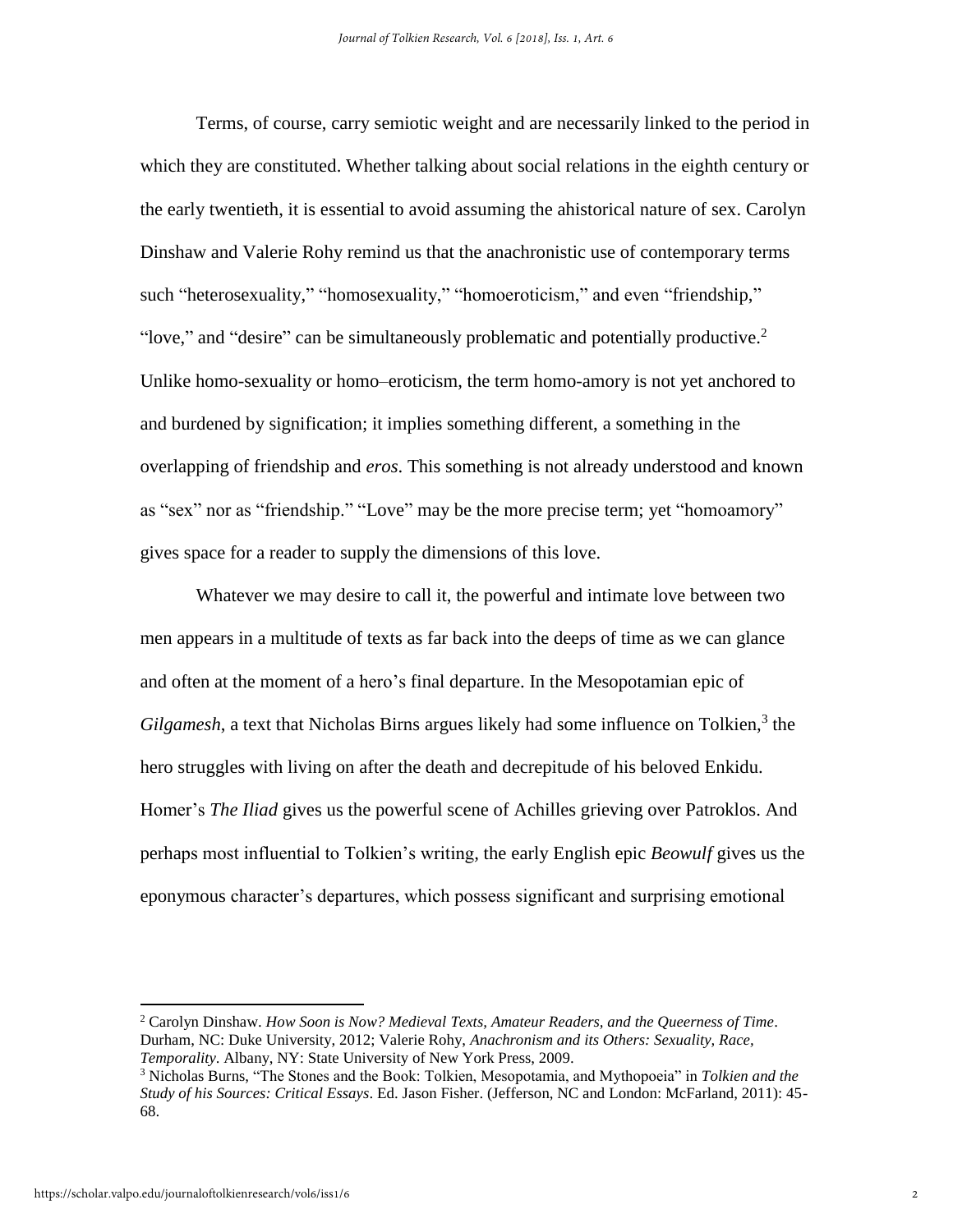weight. Much can be gained by examining closely the male homosocial world of *Beowulf*'s setting, and it is to this world I will now turn.

## Aggression and Affection Between Men in *Beowulf*

While extremely successful within the hostile social economy, Beowulf also points to an alternative mode of engagement. Setting out for Heorot with the intent of ending Grendel's reign of suffering, he uses his heroic might to best the monster, and in doing so, ensures a brief period of peace and prosperity for the Danes. Despite the jesteresque provocations of Unferð, Beowulf refuses to get physically hostile, instead using his words and wit to unman the ðule. However, what is most startling is the degree to which the hero inspires love. When Beowulf returns to the Geatish court, King Hygelac displays a passionate affection for his nephew. The king had been overwhelmed with concern when Beowulf left to go save the Danes: Ic ðæs módceare sorhwylmum séað (1992b-93a), "Because of that, I seethed with sorrows, with a worried heart," says the King of the Geats. Tolkien translates the line as: "On this account did care about my heart well ever up in surging sorrow." <sup>4</sup> Hygelac's world of strife and struggle pauses for a moment to accommodate the love that Beowulf inspires. This scene follows that of Beowulf's earlier departure from Heorot, where Hroðgar evinces a much more passionate same-sex affection.

 Critical readings of Hroðgar tend to be kind, describing him often as a thoughtful and reflective man made wise through his suffering.<sup>5</sup> Hiroto Ushigaki, in "The Image of *God* 

<sup>4</sup> Tolkien, *Beowulf: A Translation and Commentary*, Ed. by Christopher Tolkien. (Boston and New York: Houghton Mifflin Harcourt, 2014), 71.

<sup>5</sup> Raymond P. Tripp, Jr. "The Exemplary Role of Hroðgar and Heorot" *Philological Quarterly* 56 (1977): 123-29; John Hill "Hroðgar's Noble Rule: Love and the Great Legislator," ed. Ross Samson. *Social Approached to Viking Studies.* (1991): 169-78. See also Scott DeGregorio, "Theorizing Irony in Beowulf: The Case of Hroðgar" *Exemplaria* 11.2 (1999): 309-43.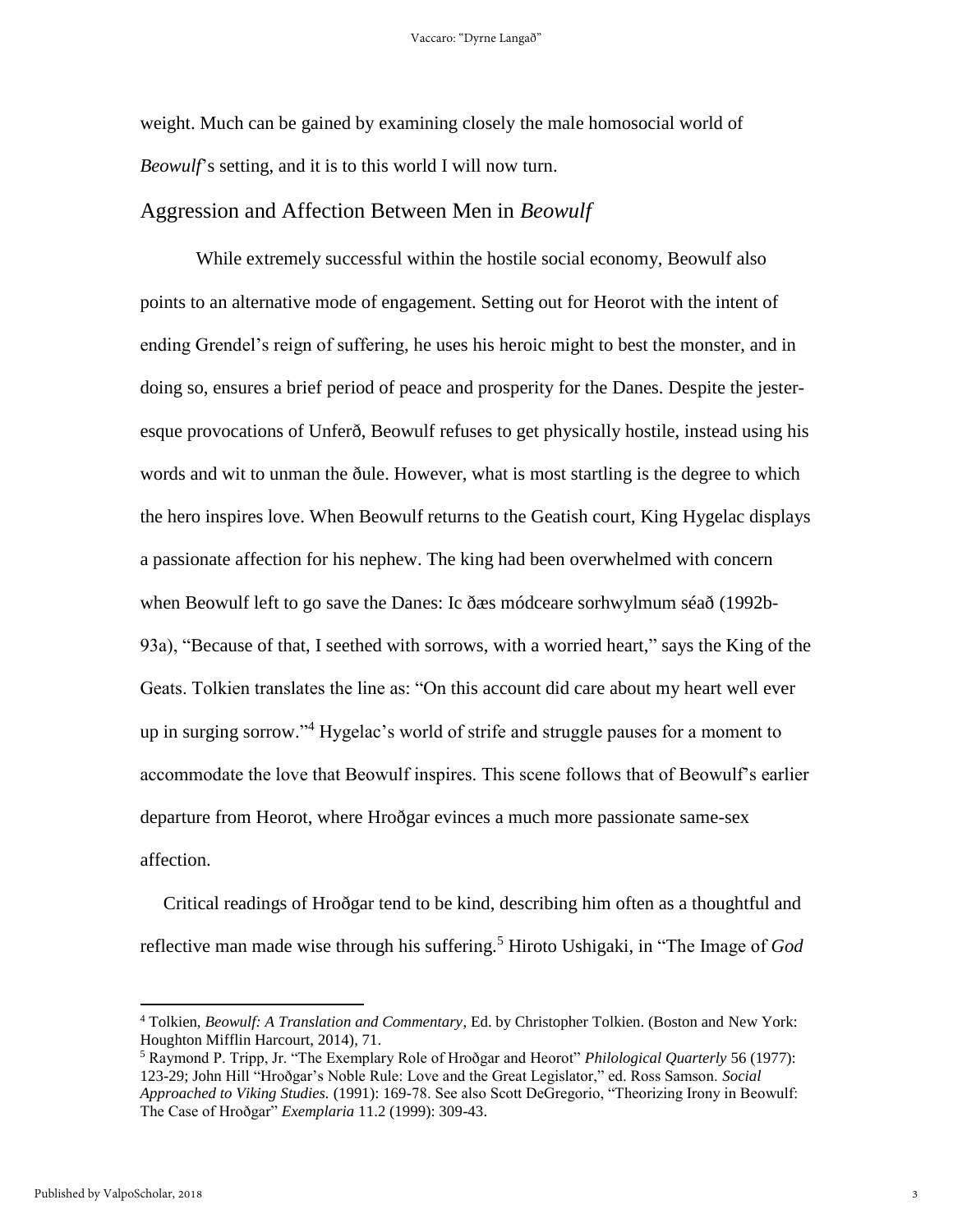*Cyning* in Beowulf," suggests that Hroðgar is the perfect model of kingship. Some such as Mary Dockray-Miller have seen the king as emasculated through Grendel's "takeover" of his realm and thus figuratively castrated. Such critics read the poet's favorable epithets as ironic.<sup>6</sup> Yet others see him as remaining relevant and prudent, possessing a philosophical *gravitas*, which John Hill defines as "venerable, staid, judicious, priestly, peaceful, and productive."<sup>7</sup> Hroðgar remembers friend from foe, recalls Beowulf's father, Ecgtheow, rewards success, provides a now well-known homily on pride, and offers tokens of love and affection at Beowulf's departure. It is this final scene to which I wish to devote some attention.

The scene is frequently commented on; its translation affects nothing less than our accurate perception of Anglo-Saxon male same-sex relations, their depth and texture. Hroðgar is very moved by Beowulf's earlier speech in which the warrior offered his continued friendship, support, and love to both the Danish King and his eldest son. He glimpses a new era of peace between clans ushered in through Beowulf's successful mission:

#### Mé þín módsefa

lícað leng swá wél, léofa Béowulf. Hafast þú geféred þæt þám folcum sceal Géata léodum ond Gár-Denum sib gemaénu ond sacu restan,

<sup>6</sup> Hiroto Ushigaki, "The Image of '*God Cyning*' in *Beowulf*: A Philological Study" *Studies in English Literature* 58 (1982): 63-78; Mary Dockray-Miller, "Beowulf's Tears of Fatherhood" *Exemplaria* 10.1 (1998): 1-28.

<sup>7</sup> John Hill, *Narrative Pulse of Beowulf: Arrivals and Departures* (Toronto, Buffalo, London: University of Toronto, 2008), 44.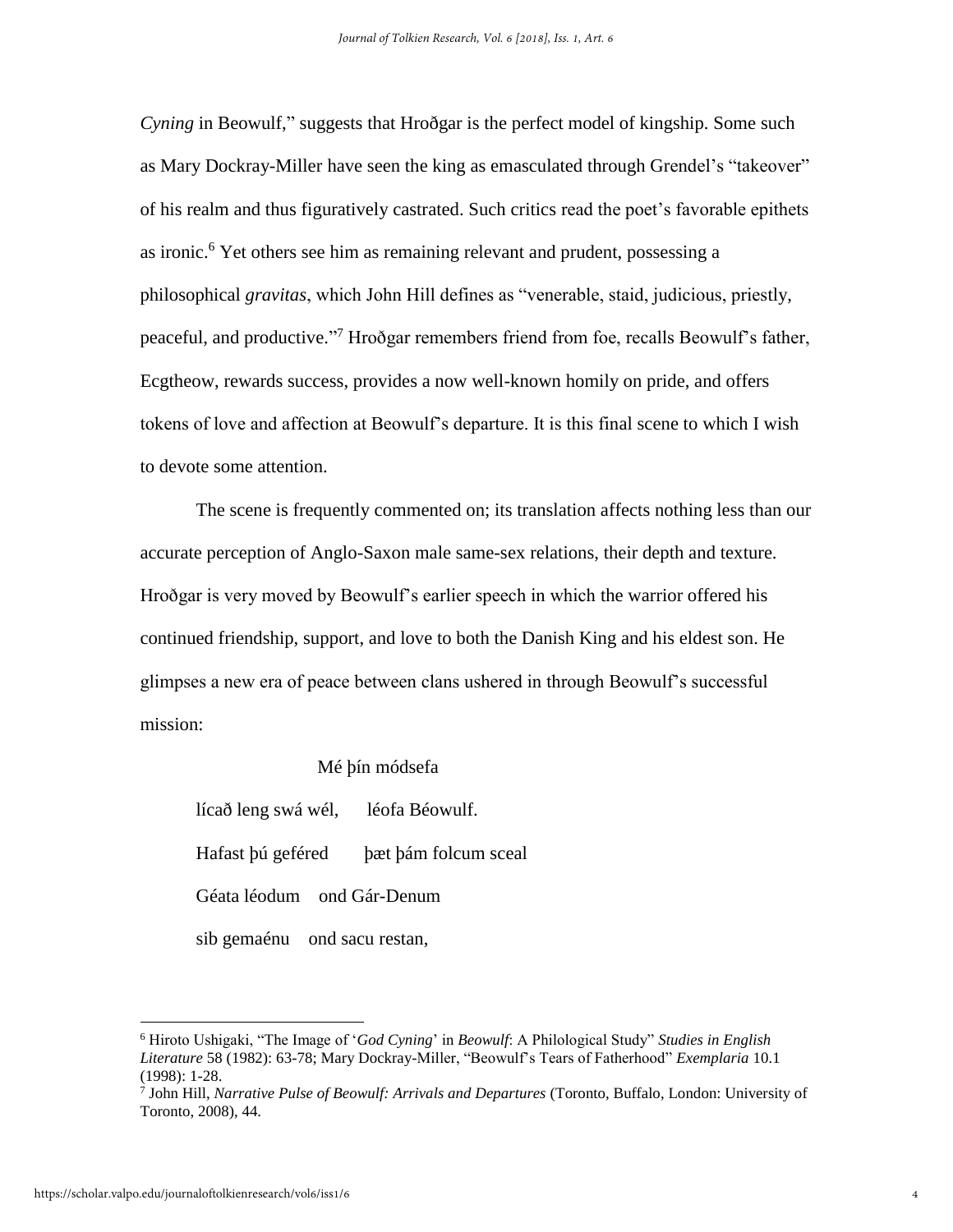inwitníþas, þé híe aér drugon. (1853b-1858) 8

(Your character please me so well, dearest Beowulf. / You have brought it to pass that for the people -the Geats and the Spear-Danes- / there shall be peace and rest from the hostilities, which they earlier endured.)

Hroðgar recognizes that Beowulf serves as a bringer of peace. He is to some degree the male equivalent of the "peace-weaver" here, ending strife between two peoples.<sup>9</sup> Not only this; it is Beowulf's attitude that pleases the king.

He is so glad to find such wisdom and strength in a man so young that he is prepared to offer tokens of his gratitude and affection:

wesan þenden ic wealde wídan ríces máþmas gemaéne, manig óþerne gódum gegrétan ofer ganotes bæð· sceal hringnaca ofer heáfu bringan lác ond luftácen. Ic þá léode wát gé wið féond gé wið fréond fæste geworhte aéghwæs untaéle ealde wísan. (1859-1865) (As long as I rule this wide kingdom / treasures between us (shall be) / and many each other / shall greet with gifts / over the gannet's bath. The ring-knecked (ship) shall / over the seas bring / offerings and love-tokens. / I know the peoples / both toward foe and toward friend / will stand fast / blameless in everything / as in the old manner.)

<sup>8</sup> *Klaeber's Beowulf*. Fourth edition. Eds. R.D. Fulk, Robert E. Bjork, and John D. Niles. Toronto, Buffalo, London: university of Toronto Press, 2008.

<sup>9</sup> On the female peace-weaver trope, see Jane Chance, *Woman as Hero in Old English Literature.*  Syracuse: Syracuse University Press, 1986.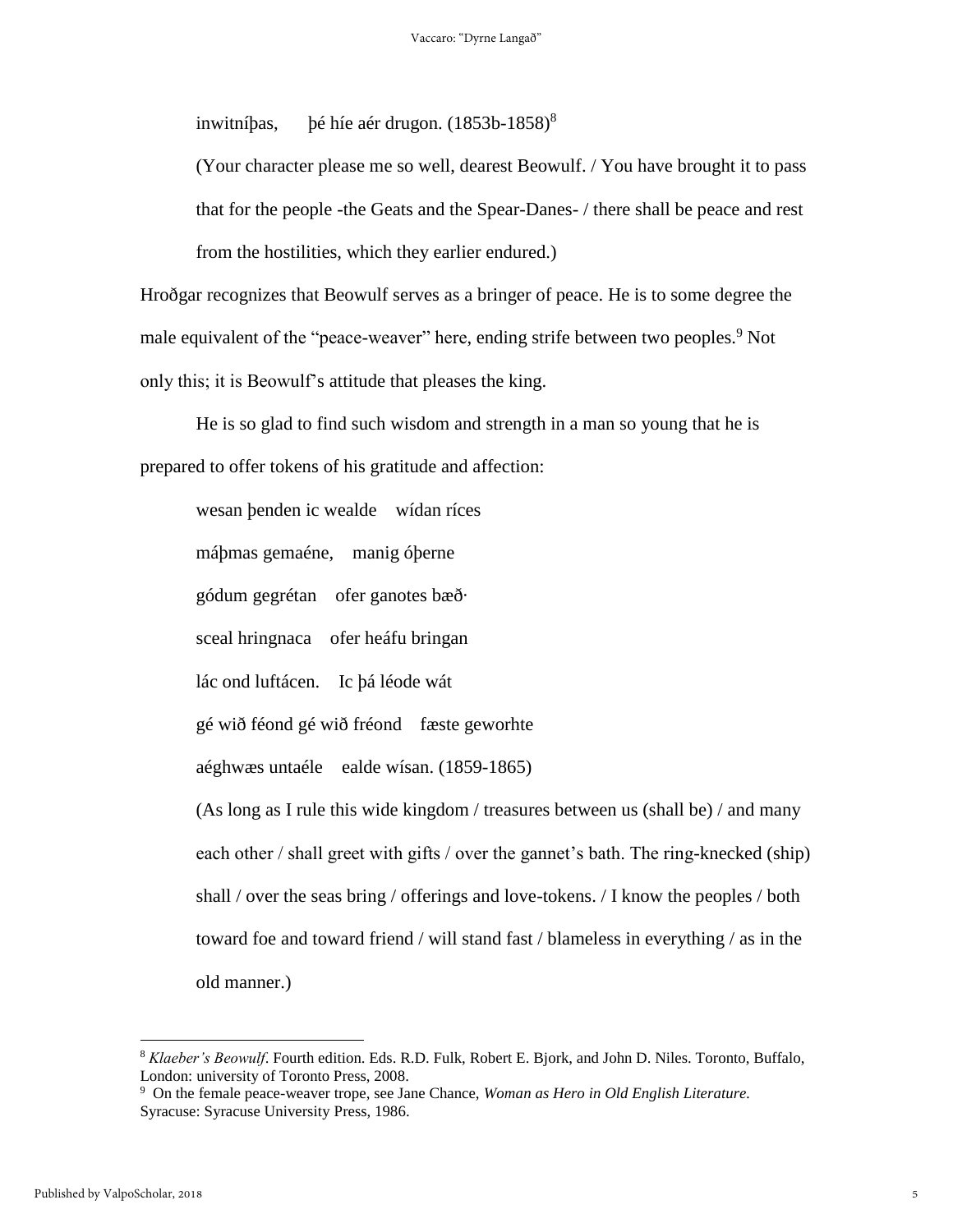This passage tells us as much about Beowulf as it does about Hroðgar. The Danish king addresses Beowulf's immanent departure across the sea and looks forward to the establishment of peace-exchanges between the Geats and the Danes, and this glance ahead is simultaneously a look behind to the nostalgic past, the "ealde wísan." This "old manner" is ushered in by Beowulf, and Hroðgar attributes its renewal to him. In his wisdom, Hroðgar places tremendous value upon the "lác ond luftácen" (offerings and love-tokens), which will be carried across the seas. The language here is already emotional and this heightened degree of affection is sustained and crests in the next passage where homo-amory takes on a quality that reaches the homoerotic or (at the very least) allows for its presence.<sup>10</sup>

What comes next is an unparalleled display of affection from Hroðgar. The passage is cited again and again in studies of masculinity and male-male relations of this period:<sup>11</sup>

Gecyste þá cyning æþelum gód þéoden Scyldinga ðegn bet[e]stan ond be healse genam; hruron him téaras blondenfeaxum. Him wæs béga wén ealdum infródum, óþres swíðor, þæt h[í]e seoðða(n no) geséon móston módige on meþle. (W)æs him se man tó þon léof

<sup>10</sup> For studies on emotion in medieval culture, see Barbara Rosenwein, *Emotional Communities in the Early Middle Ages*. Ithaca and London: Cornell University Press, 2006 and *Generations of Feeling: A History of Emotions, 600-1700*. Cambridge: Cambridge University Press, 2016.

<sup>11</sup> See Allen Frantzen, *Before the Closet: Same-Sex Love from Beowulf to Angels in America*. (Chicago and London: University of Chicago Press, 1998), 92-98; and David Clark, *Between Medieval Men: Male Friendship and Desire in early Medieval English Literature*. (Oxford: Oxford University Press, 2009), 130- 43.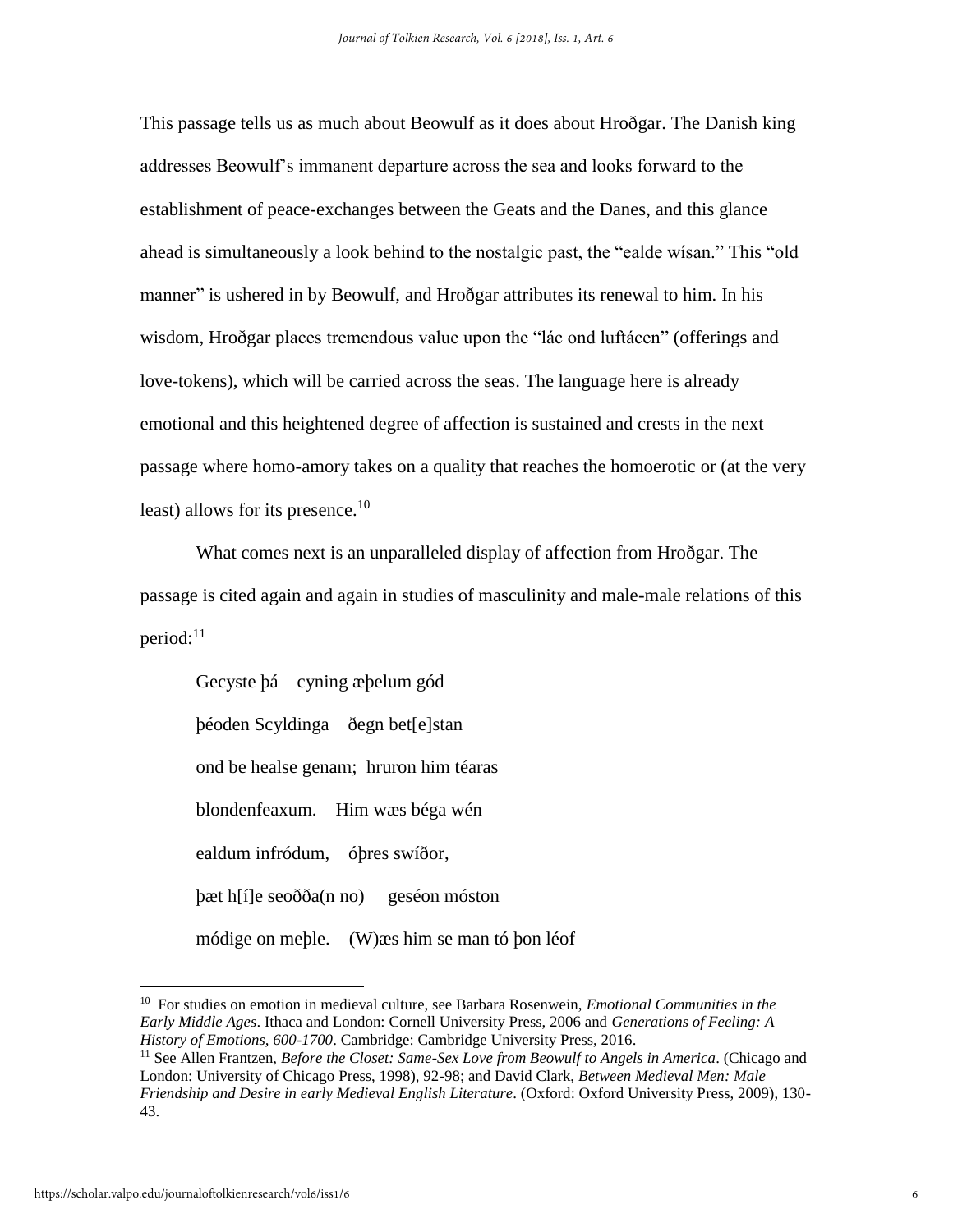þæt hé þone bréostwylm forberan ne mehte

ac him on hreþre hygebendum fæst

æfter déorum men dyrne langað

born wið blóde. (1870-80a)

(Then the good king of a noble race, / prince of Scyldings kissed the best of thanes / and he grabbed him by the neck. Tears ran down / by his gray-streaked hair. He was of two minds / wise in years, of one the more. / That again [never] again?] would they look on each other / proudly in meeting. The man was so dear to him / that he could not hold back the flood of feelings; / but in his breast bound firmly in his heart- / a secret longing for the dear man / burned in his blood. (Vaccaro)

If much can be made of the kiss exchange between Gawain and Lord Bertilak in *Sir Gawain and the Green Knight*, then something is surely worth a comment regarding Hroðgar's behavior at Beowulf's departure.<sup>12</sup> The passage and its cruces have received some critical attention, and interpretations vary widely. And it is not hyperbole to argue that in this scene, 'getting it right' is about much more than firming up Hroðgar's character and the tone of the scene. In a poem rife with same-sex hostility, the passage –if translated correctly- provides a glimpse into the world of homo-amory in pre-Conquest England.

The scene is noteworthy for its intensity as only a few scenes in the Anglo-Saxon corpus approach this magnitude of feeling. Readers certainly encounter the expression of

 $12$  Something should be said about the adjective "infrodum" in line 1874 used here to describe Hroðgar, a term meaning wise and potentially evoking the figure of Anglo-Saxon legend, the peaceful King Froda, whom Tom Shippey points to in his reading of Frodo. Tom Shippey, *Road to Middle Earth* (Boston and New York: Houghton Mifflin, 2003), 204-09. Interestingly, *unfrodum* appears at Beowulf's final departure scene with Wiglaf.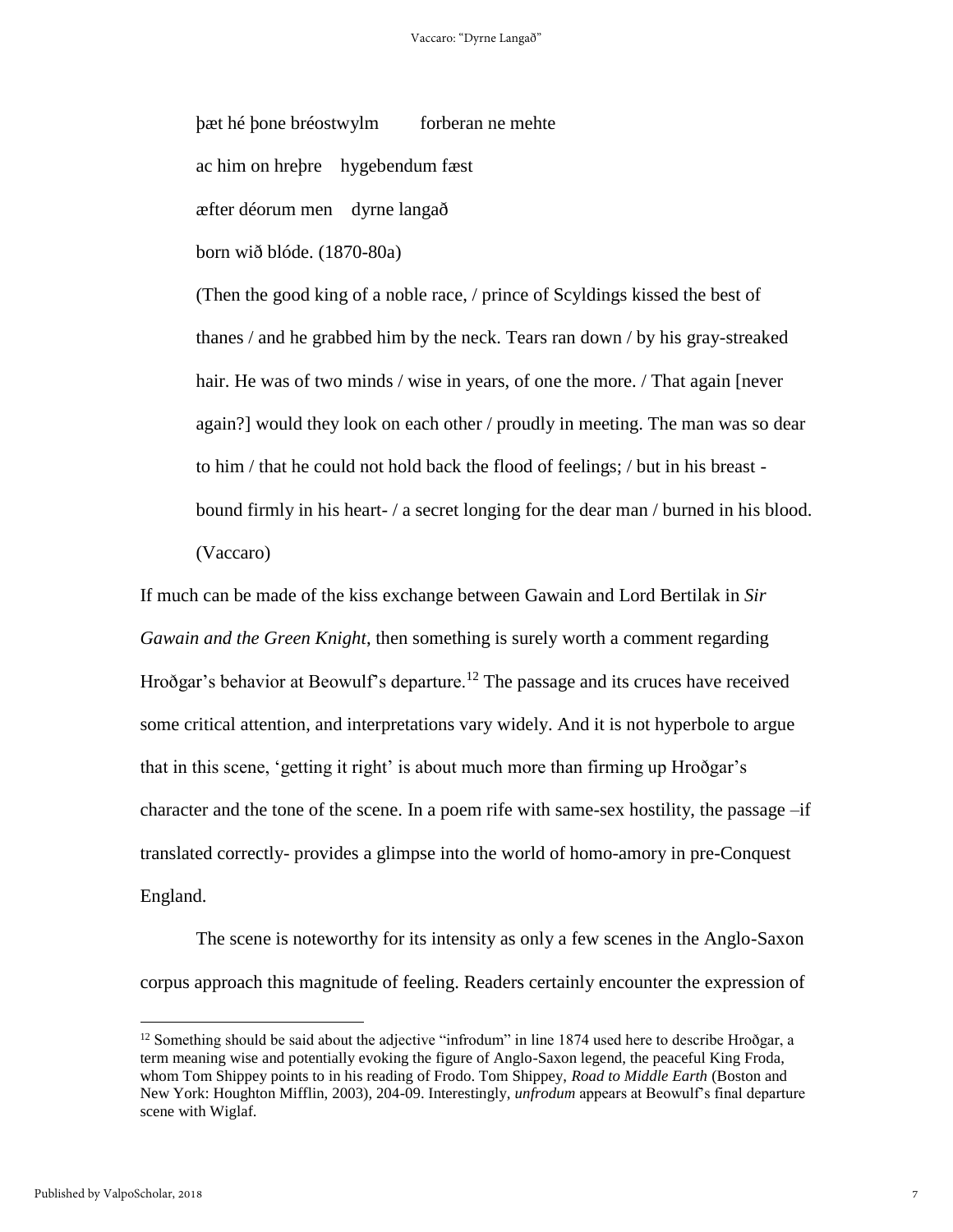deep emotion in the elegiac poem *The Wanderer*, where the 'dreamer' imagines that he "clyppe ond cysse" his lord as he lays his head upon his lord's lap (l. 42a). Allen Frantzen's assessment of the "nature'" of the emotion in the poem is notable and, I find, accurate:

The gesture must be allowed an erotic, even sexual aura, if only for a moment; it is a kiss, after all, and a clasp. But thoughts of the lord's embrace quickly yield to the grip of sorrow; the pillow of the lord's embrace (so to speak) contrasts with whatever hard or cold surface the Wanderer finds for his weary head, vermin and all $1^{13}$ 

Frantzen deftly underscores the potential *eros* of the *Wanderer* passage, what he would call bringing to our attention the shadow of same-sex love; yet he is also quick to point out, "that what strikes us as a gesture of erotic intimacy may indeed be intimate but not erotic."<sup>14</sup>

No scene arrives at the intensity expressed between Hroðgar and Beowulf. Hroðgar's kiss is conventional. Such kisses between a lord and his vassal appear elsewhere, as we see in *The Wanderer*, though this is not that type of kiss.<sup>15</sup> Hroðgar's tears though are unusual and numerous explanations have been presented for their

l

<sup>13</sup> *Before the Closet* 90.

<sup>&</sup>lt;sup>14</sup> Frantzen (here 90) likewise points out the shadowy potential of the Old English translation of Augustine's Soliloquys, where masculine pronouns create a fairly erotic connection to Wisdom regardless of whether they are translated as "man" or as "person." Frantzen's term 'shadow' is built around the premise that same-sex desires existed all around the perimeters of the hetero-normative social and ideological apparati: "I see all these desires moving together, the heterosexual orders of church and state shadowed by same-sex love, sex, and eroticism, often denounced but never left behind, an ever-present reminder that love and sex are not the exclusive rights of the majority who mate with the opposite sex." (29). Historical evidence suggests, according to Frantzen, that enquiry into same-sex sexual behaviors (I'll avoid the term 'sodomy' now as it requires a tremendous amount of definition and context) left little room for a 'closet' in which activities would be kept secret. The culture of confession and the penitentials sought out clarification rather than avoided it. Frantzen's evidence is compelling though I do feel 'closet' address the unlikelihood of an individual disclosing what he doesn't have to in order to avoid punishments. <sup>15</sup> A clasp and a kiss does appear in the Old English poem *Andreas*; that too is a different kiss.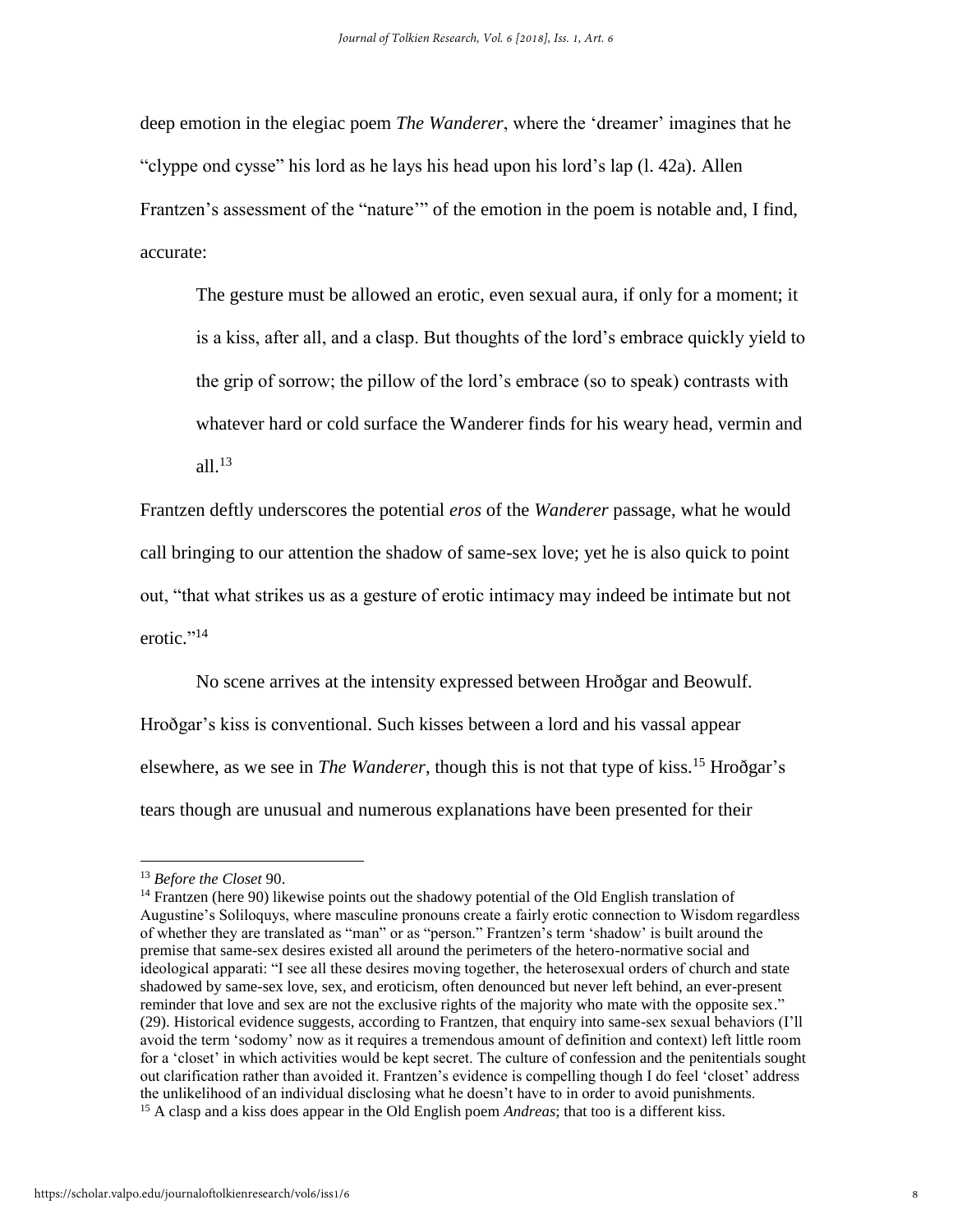existence.<sup>16</sup> Dockray-Miller find's Hroðgar symbolically castrated. David Clark finds the cause to be Hroðgar's desire for Beowulf to be his heir. Most are rather unconvincing.

The secret longing for Beowulf, which burned in Hroðgar's blood, would be homo-erotica in other centuries, both earlier and later. The degree to which it would have been read as such in the eighth century is perhaps as unknowable as the sexuality of the man responsible for the poem's composition. But how are we to translate this passage accurately? Unarguably, Hroðgar is unable to restrain his affection for Beowulf; it is securely planted in his heart and erupts in an intense emotional display. Complicated by the condition of the manuscript, the argument is over the nature and cause of the display; the cruces of the scene are important enough to summarize here.

One of the primary issues is that of manuscript deterioration and scribal error. Another is a matter of definition. Emendations to the text made by Frederick Klaeber and subsequent editors have greatly influenced how the departure scene has been read. They argue for the insertion of a negation  $(n\bar{o})$  in line 1875, which then makes the expectation of never seeing Beowulf again the cause of Hroðgar's tears. Some critics such as Thomas Wright ("Hroðgar's Tears") and Alfred Bammesberger ("Hroðgar Bids Farewell") argue against this negation and explain Hroðgar's emotion as joy rather than grief, emending the text to include an  $\acute{a}$  (always) or an *eft* (again).<sup>17</sup> Admittedly, Wright's conclusion on this point seems supported by the text, as the two men have just prior to this agreed that there will be strong bonds of friendship and exchange of gifts and love-tokens between

<sup>16</sup> As examples, see Thomas Wright, "Hroðgar's Tears," *Modern Philology* 65.1 (1967): 39-44; Alfred Bammesberger, "Hroðgar Bids Farewell (Beowulf 1870ff)" *Neuphilologische Mitteilungen* 109.2 (2008): 199-203; Howell Chickering, *Beowulf: A Dual-Language Edition.* Anchor Books, 1977; reprinted 2006.

<sup>&</sup>lt;sup>17</sup> A glance at the facsimile does show enough room for a monosyllabic word. See Julius Zupitza, *Beowulf: Reproduced from Facsimile from the Unique Maniscript*. Second Edition. EETS. London, New York, Toronto: Oxford University Press, 1959.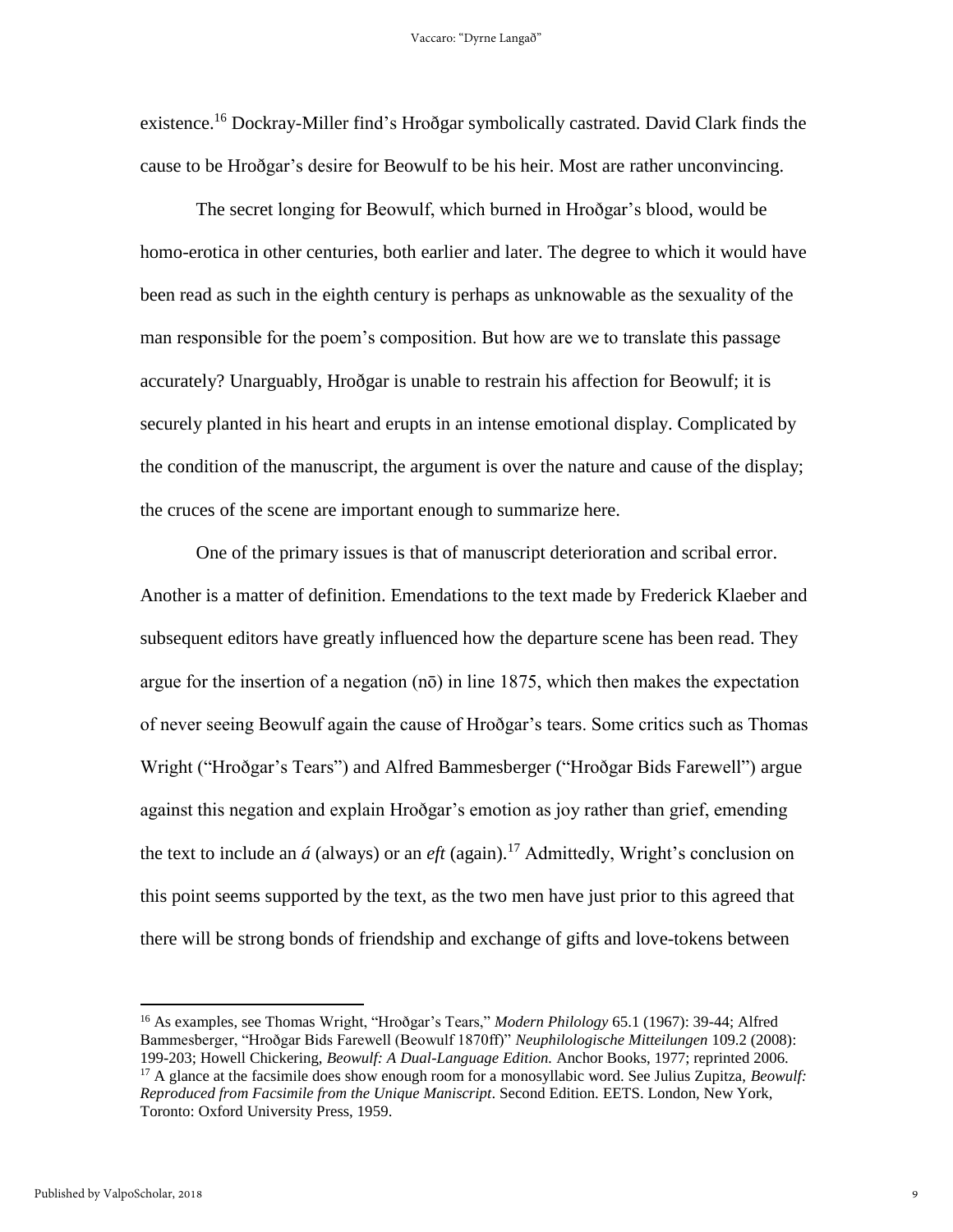the two people, and Beowulf has promised to support the king whenever need should arise. Nevertheless, most editors have accepted the logic of the negation in the passage.

 The next crux for readers is the meaning of the phrase "dyrne langað." "Langað" is most often considered to be a verb form here used nominally to mean "longing" though it could also be a preterit verb modified by an adverb. The term "dyrne" shouldn't give much trouble, but it has. As an adjective, it is defined as "secret," "furtive," or "hidden," as is found in both the Bosworth-Toller and Clark Hall dictionaries. <sup>18</sup> As an adverb, it means much the same: "secretly." The *Dictionary of Old English* gives us this and more with a majority of the definitions pertaining to "that which is concealed."<sup>19</sup> The word most often signifies some type of concealment and is frequently linked to "deogol" in the *Concordance to The Anglo-Saxon Poetic Records*, a term Tolkien fans should find familiar.<sup>20</sup>

and John R. Clark Hall, *A Concise Anglo-Saxon Dictionary.* Toronto: University of Toronto Press, 1984. <sup>19</sup> *Dictionary of Old English*. Centre for Medieval Studies, University of Toronto, by the Pontifical Institute of Mediaeval Studies, 1986 -.

hæfst þe wið drihten *dyrne* (you have against the lord secret…) 1 Gen 507

lange legere fæst leodum *dyrne* (long hidden from men) 2 Ele 722

þurh *dyrne* meaht duguðe beswicað (through hidden might) 3Wh1 33

<sup>18</sup> See "dyrne" in Joseph Bosworth. *An Anglo-Saxon Dictionary Online*. Ed. Thomas Northcote Toller and Others. Comp. Sean Christ and Ondřej Tichý. Faculty of Arts, Charles University in Prague, 21 Mar. 2010. Web. 5 July. 2018. [http://www.bosworthtoller.com/.](http://www.bosworthtoller.com/)

<sup>20</sup> From *Concordance to the Anglo-Saxon Poetic Records*, ed. J.B. Bessinger, JR. Ithaca and London: Cornell University Press, 1978:

*dyrne* deofles boda þe wið drihten wann. (The hidden messenger of the devil, who struggles with the lord) 1 Gen 490

ðurh *dyrne* geþanc ðe ðu drihtnes eart (...you come with secret thoughts...) 1 Gen 532

ðurh deofles cræft *dyrne* wunde. (Through the devil's craft secret wounds) 2 Hml 30

duguðum *dyrne*, deogol bideð. (that lies hidden, secret from men) 2 Ele 1092

*dyrne* ond degol, þam þe deorc gewit (the fiend on earth hidden and secret...) 3 Chr 640

Ne sindon him dæda *dyrne*, ac þær bið dryhtne cuð (there are not deeds hidden from him...) 3 Chr 1049 ne beoð eowre dæda *dyrne*, þeah þe ge hy in dygle gefremme. (your deeds will not be hidden, although you practice them in secret) 3 Glc 466

demdan æfter dædum. Ne beoð þa *dyrne* swa þeah. (These acts shall not be kept secret) 3 Glc 493 *dyrne* drihten. A þin dom sy (hidden lord?) 3 Aza 108

degol þæt þu deopost cunne! Nelle ic þe min *dyrne* gesecgan, (I will not tell you my secret) 3 Mx1 2

Deop deada wæg *dyrne* bið longest (longest kept secret?) 3 Mx1 78

þurh *dyrne* geþoht, þæt hy todælden unc ( through secret thought) 3 WfL 12

Deniga frean, ne sceal þær *dyrne* sum (nor shall there secrets be) 4 Bwf 271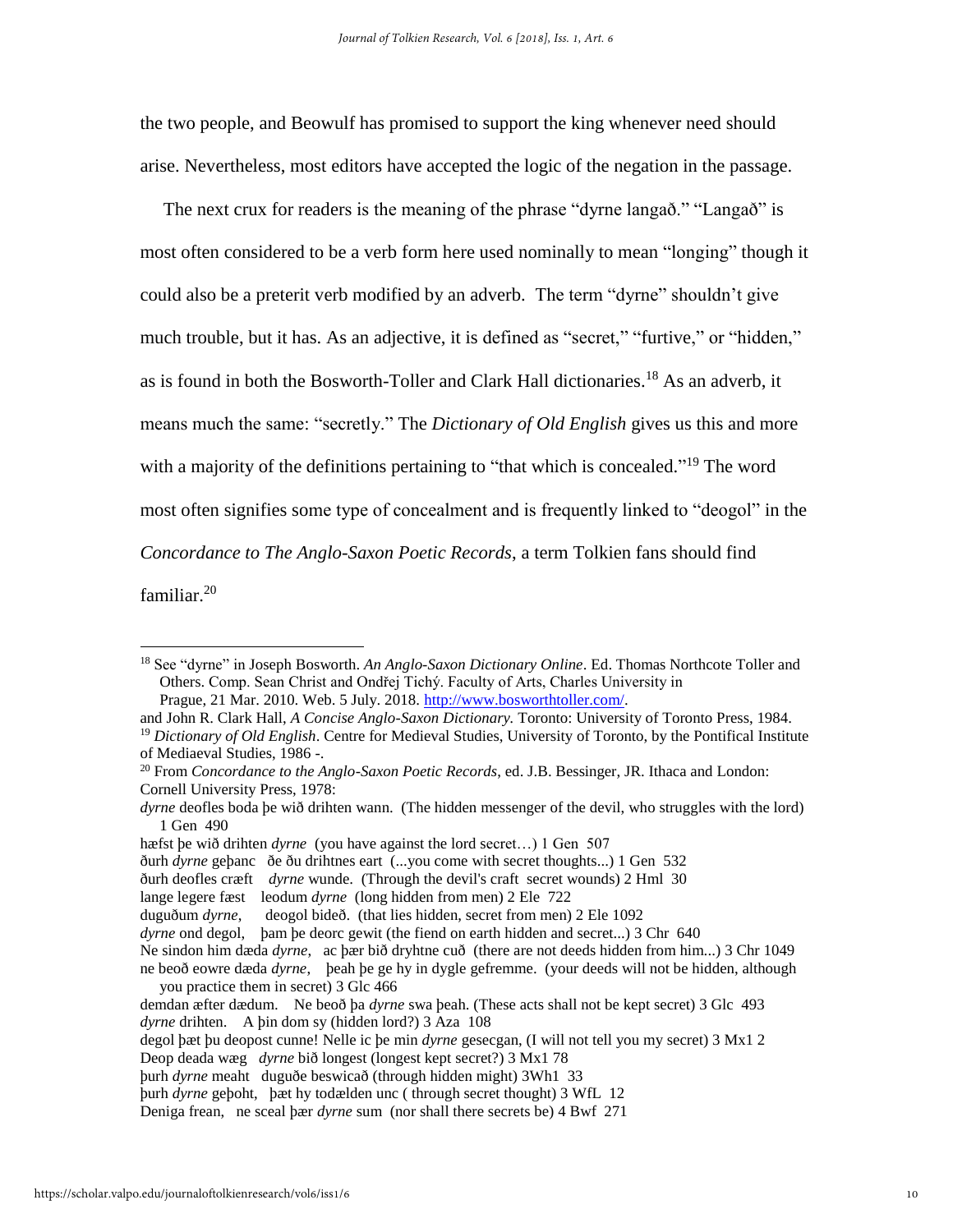One could see how a term such as this would be fairly overdetermined within a context of sexual and/or emotional secrecy and disclosure. Allen Frantzen points to the vast amount of regulatory evidence that reveals very little secrecy regarding the existence and possibility of sex-sex erotic encounters.<sup>21</sup> Rather than a "closet" constructed through the denial of homosexual acts, Frantzen locates their "shadow," a pervasive knowledge of their existence, a potential sub-text, "always there, always present" (Frantzen 136).

 Translations of this phrase have differed greatly. Burton Raffel decides to omit *dyrne* altogether in his line, 'His very blood burned with longing." E. Talbot Donaldson and Roy Liuzza both give "deep-felt longing;" Seamus Heaney offers, "His fondness for the man was so deep-founded." Howell Chickering provides "those deep tears." Williamson has "The spirit's longing, deep in his breast." Ed Risden goes for something fairly unusual yet accurate with "silent longing." Lucien D. Pearson provides "secret yearning." Michael Alexander shows us that we really can have it both ways with, "hidden in the heart … a deep longing." Allen Frantzen and David Clark translate it as "secret longing."<sup>22</sup>

þær he *dyrne* wat deorce grundas. ( there he secretly passed . . .) 5 P134.6 4 Ides sceal *dyrne* cræft / fæmne hire freond gesecean (A woman should with secret craft…) 6 Mx2 43

Is seo forðgesceaft / digol and *dyrne*; (Creation is secret and hidden) 6 Mx2 62

<sup>&</sup>lt;sup>21</sup> "This evidence identifies same-sex relations of many kinds and unambiguously condemns them," Frantzen 113.

<sup>22</sup> Frantzen 94; Clark 132; also Roy Liuzza, *Beowulf* (Toronto: Broadview, 2013), 165; E. Talbot Donaldson, *Beowulf* (New York: Norton and Company, 1966), 33; E. L. Risden, *Beowulf* (Albany: Whitston Publishing Company, 2006), 44; Burton Raffel, *Beowulf*, (New York and Scarborough: New American Library, 1963), 81; Seamus Heaney, *Beowulf* (New York and London: Norton and Company, 2000), 129; Michael Alexander, *Beowulf* (Middlesex, Eng. And New York, 1973), 110; Lucien Pearson, *Beowulf* (Bloomington and London: Indiana University Press, 1967), 90. Additionally, David Wright, *Beowulf* (Baltimore: Penguin,1957), 71 "Deep within his heart a secret affection for the beloved hero;" Edwin Morgan, *Beowulf* (Berkeley and Los Angeles: University of California Press, 1966), 51 "his hidden longing;" Constance B. Hieatt *Beowulf* (New York: Odyssey Press, 1967), 60 "firm in his heart, affection for the hero moved him;" Kevin Crossley-Holland, Beowulf (New York: Farrar, Straus, Giroux, 1968), 83 "a deep love;" Charles W. Kennedy, *Beowulf* (Oxford, London, New York: Oxford University Press, 1953), 61 "a yearning love … deep in his heart;" Bernard Huppé (1984) "a deep affection" 156, Frederick Rebsamen, *Beowulf* (New York: HarperCollins, 1994), 60 "surged with regret."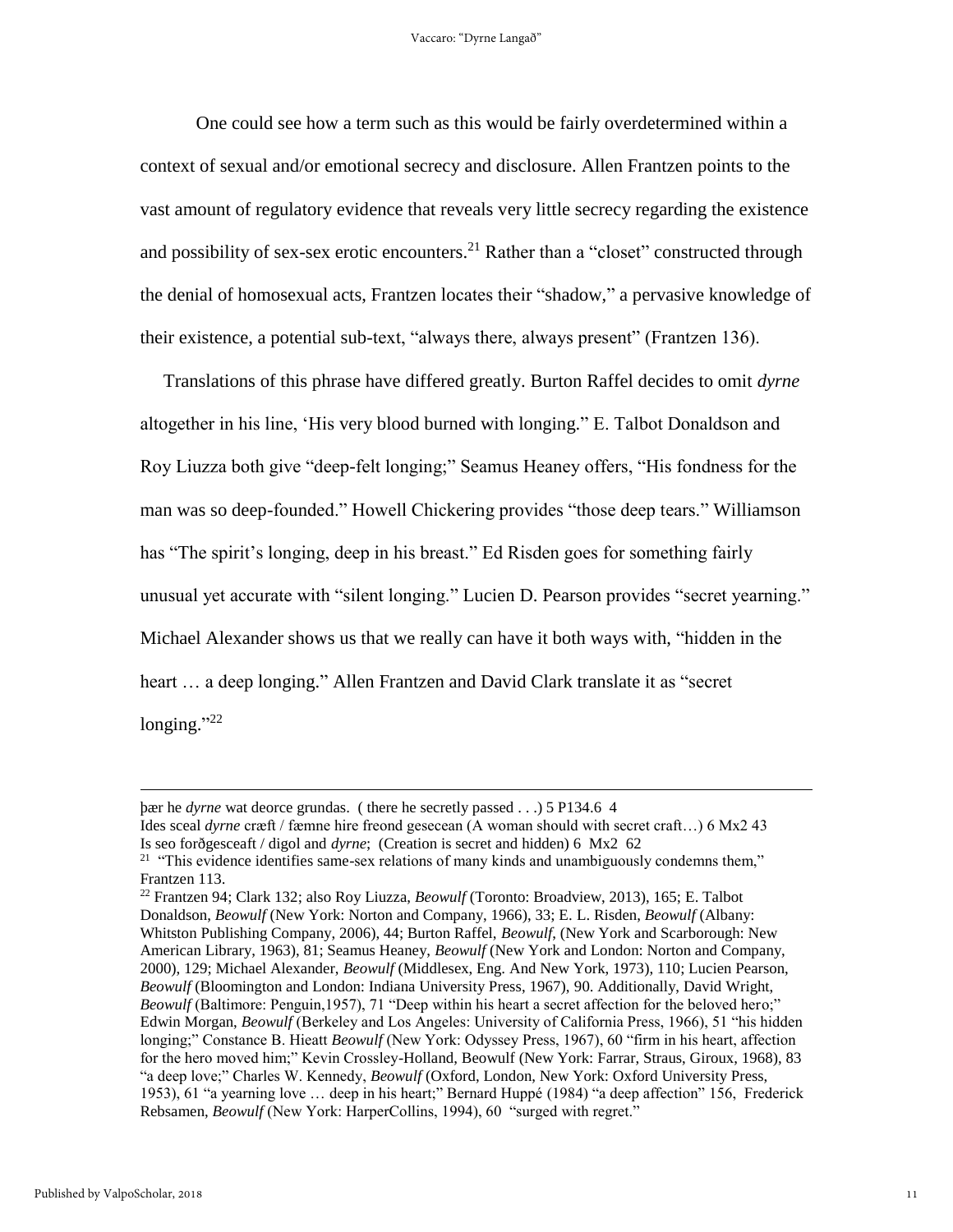Critics seem unable to accurately describe the scene comfortably, perhaps projecting their own concerns or anxieties over the nature of Hroðgar's display. John Hill argues that the passage gives evidence to Hroðgar's "emotional deepening of gravitas," while Klaeber summarizes it in a sweep of litotic mastery: "The next morning, friendly farewell speeches are exchanged"  $(xxiv)$ .<sup>23</sup> With all respect to these accomplished scholars, the judicious and priestly nature of gravitas and the description "friendly farewell speeches" hardly seem to capture the scene's amorous intensity.

### Tolkien's Beowulf

 Tolkien's enthusiasm for early Germanic compounds and syntax characterize his translation of the poem. This makes his translation for 'dyrne langað' particularly interesting. I give here the full passage.

Then the prince of the Scyldings, that king of noble line, kissed there the best of knights, clasping him about the neck. Tears ran down his face beneath his greystrewn hair. Two thoughts were in his heart old with the wisdom of years, but this thought more, that never might they meet again proudly in high discourse. To him the other was so dear that he might not restrain the upwelling of the heart, but twined in the heart-strings in his breast *longing profound* for that beloved one now burned within his blood (Emphasis mine).<sup>24</sup>

Here Tolkien takes the direction of those who would accentuate the depth of Hroðgar's longing. His use of the term "profound" suggests he saw nothing "secret" or "hidden" in the king's affections for Beowulf (Sadly, he gives us no specific commentary on it).

<sup>23</sup> Hill, *Narrative Pulse* 64.

<sup>24</sup> Tolkien, *Beowulf* 67.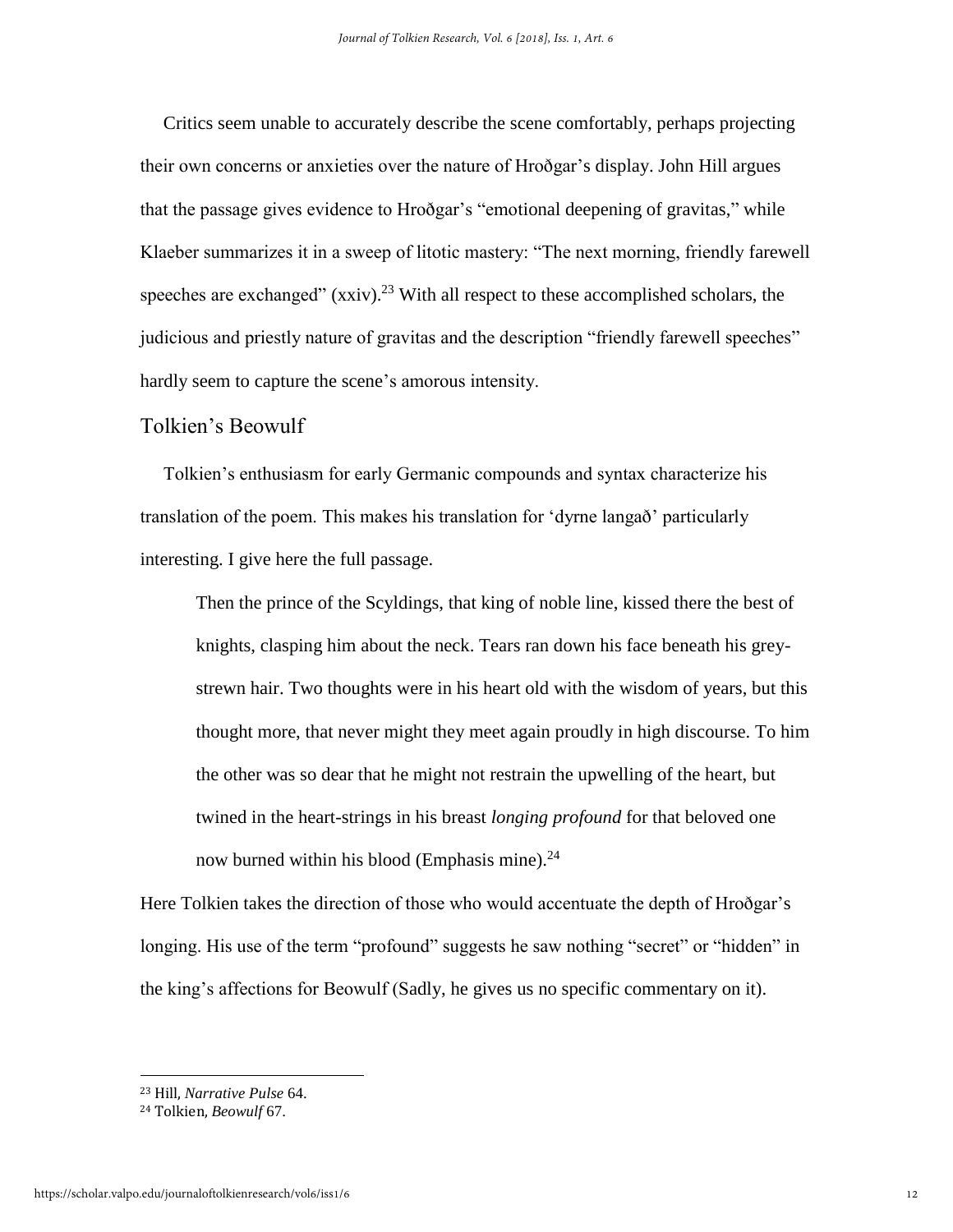That Tolkien understood *dyrne* to mean "hidden" or "secret" is evident from his use of the term giving to Eowyn as she rides secretly against her uncle's wishes to Gondor's aid:

'Thank you indeed!' said Merry. 'Thank you, sir, though I do not know your name.'

'Do you not?' said the Rider softly. 'Then call me Dernhelm.' (Muster of Rohan) In the language of Rohan, as in eighth-century Mercia, "dyrne" or "derne" can be understood as something concealed, hidden, kept secret.<sup>25</sup>

 From the Anglo-Norman, 'profound' is defined by the *Oxford English Dictionary* as "extending a long way down, deep, situated far below the surface, vast, difficult to understand, abstruse, intense, absorbing, in post-classical Latin also (of a person) impenetrable (Vulgate)." It comes from the Latin "profundus," which according to Lewis and Short should be defined as "deep" and "vast" and is often linked to the sea as in Cicero's phrase, "mare profundum et immensum."<sup>26</sup> This makes Tolkien's choice particularly interesting. He could most certainly have used "deep" here as other scholars have; it's a perfectly good Old English word (dēop). "Profound" in Tolkien's time was most often understood as "intense" and "deep" as it is for us today. The *Dictionary of Old English* gives us the rare examples when "dyrne" is translated as "profound;" interestingly, these pertain only to moments of divine mystery. It places this particular instance of "dyrne" under adverb and offers "deeply" as its suggestion.

<sup>&</sup>lt;sup>25</sup> "The Muster of Rohan": "Thus it came to pass that when the king set out, before Dernhelm sat Meriadoc the hobbit, and the great grey steed Windfola made little of the burden; for Dernhelm was less in weight than many men, though lithe and well-knit in frame" (*RotK*, V, iii, 78).

<sup>&</sup>lt;sup>26</sup> A Latin Dictionary. Charlton Lewis and Charles Short. Oxford and New York: Oxford University Press, 1956.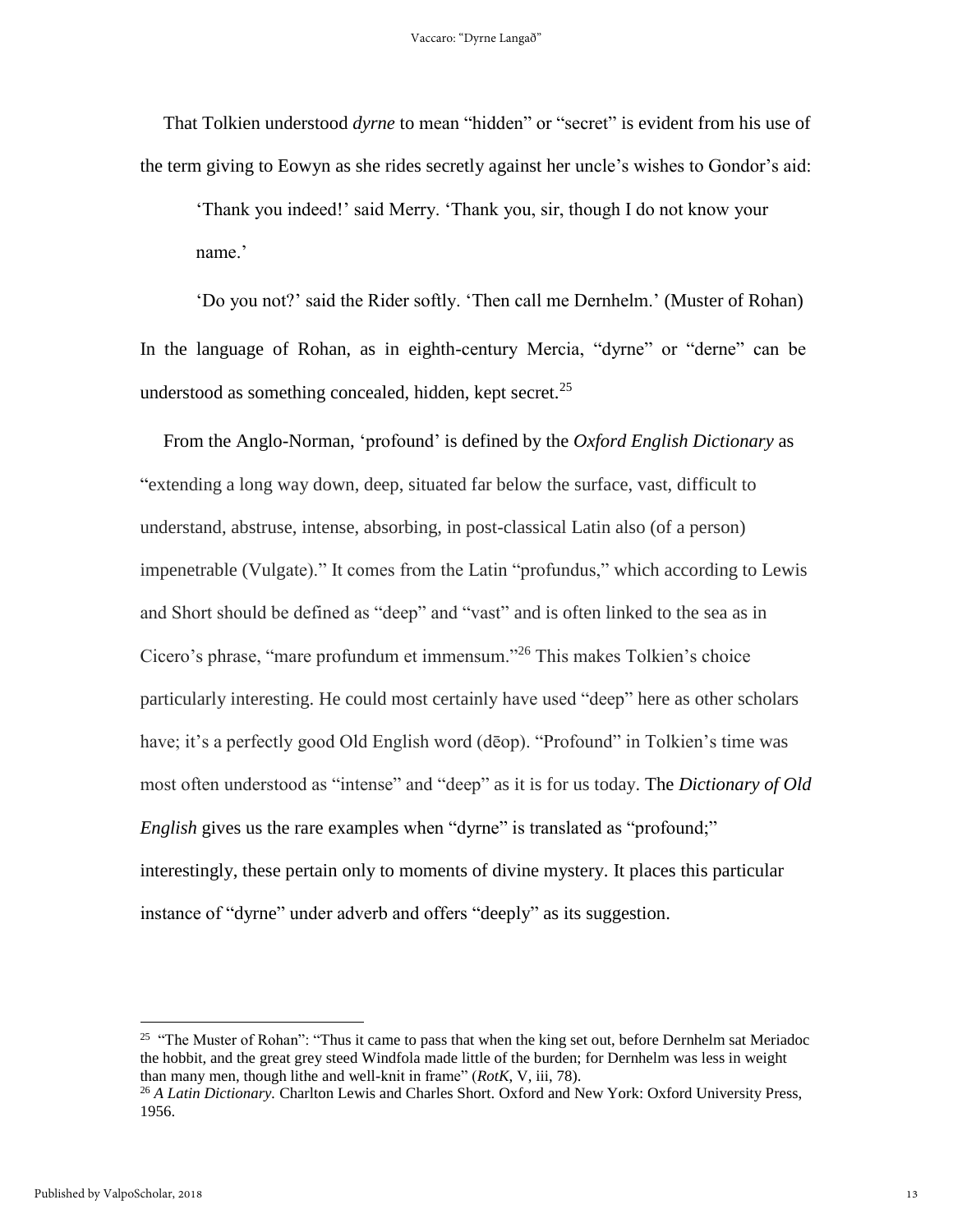To Tolkien, Hroðgar's intense and emotional display at Beowulf's departure is due to his grief over the unlikelihood that the two will meet again. Hroðgar is still 'wise in years' (*infrodum*) and Beowulf is described as a 'beloved,' which fits the alliteration of the line and captures the love between these two men, which remains as intense as it is abstruse. Beowulf's attitude, his successful management of Grendel and his establishment of peace have smitten the king, who possesses a longing for the hero as deep and immense (and perhaps as mysterious) as the sea.

## **Sam's Secret/Deep Longing**

Throughout *The Lord of the Rings*, the affection between Frodo and Sam demands the readers' attention. While recognizing the queer masculinity of the two, Jane Chance labels Sam as, "a deeply compassionate friend, whose love transcends the ordinary." $27$ Brenda Partridge argues that Tolkien's deep emotional investment in his own male friendships accounts for Frodo and Sam's striking intimacy. And Anna Smol points to a similar pattern of male bonding and tactile intimacy in the literature of World War I, in recent slash fiction, and in historical pairings analogous to *Beowulf* such as the lord and his thane.  $28$ 

<sup>27</sup> "Tough Love: Teaching the New Medievalism" in *Defining Medievalism(s) II: Some More Perspectives*. Ed. Karl Fugelso, *Studies in Medievalism* 18 (2010): 76-98 here 85.

<sup>28</sup> Anne Marie Gonzzolo sees Sam as Frodo's guardian angel. "Frodo, Sam, and the Valar" *Amon Hen* 2015. Jan; 251: 16-17. See also Brenda Partridge, 'No Sex Please. We're Hobbits: The Construction of Female Sexuality in *The Lord of the Rings,*" 179-97, ed. Robert Giddings. *This Far Land*. London and Totowa, NJ: Barnes and Nobles, 1983; Craig Williams, "Queer Lodgings: Gender and Sexuality in *The Lord of the Rings*," *Mallorn* 38 (2001): 11-18; Roger Kaufman, "*Lord of the Rings* Taps Gay Archetype" *Gay and Lesbian Review Worldwide* 10.4 (2003): 31-33; Anna Smol, "Oh … Oh… Frodo!: Readings of Male Intimacy in *The Lord of the Rings*" *Modern Fiction Studies* 50.4 (2004): 949-79; Valerie Rohy, *Modern Fiction Studies* 50.4 (2004): 927-48; "Daniel Timmons, "Hobbit Sex and Sexuality on *The Lord of the Rings*," *Mythlore* 23 (2001): 70-79; Jane Chance, *Tolkien Self and Other*. Palgrave, 2017. For more criticism, read Yvette Kisor's "Queer Tolkien: A Bibliographical Essay on Tolkien and Alterity," *Tolkien and Alterity*, eds. Christopher Vaccaro and Yvette Kisor, 17-32. Palgrave MacMillan, 2017.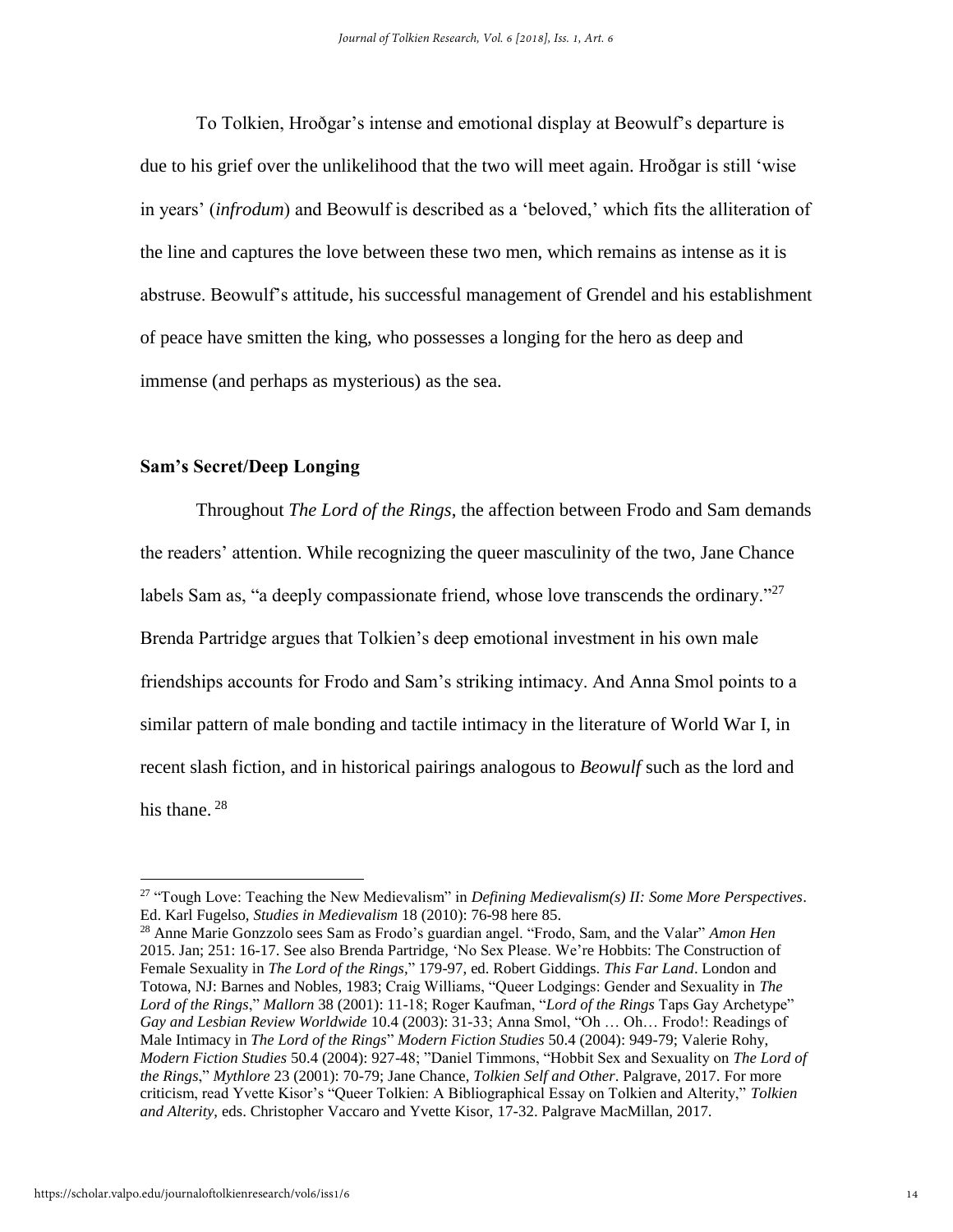Though I'm not interested necessarily in categorizing the homoamory between Sam and Frodo, I do wish to attempt to understand its contours, informed by our understanding of Tolkien's *Beowulf* translation. Brief summaries of three significant scenes will be sufficient here before a closer examination of Frodo's departure scene. The first is set at Rivendell; Frodo is on his way to recovery following the attack by the Nazgul. Sam blushes as he holds Frodo's hand as he must have done numerous times while Frodo was asleep:

At that moment, there was a knock on the door, and Sam came in. He ran to Frodo and took his left hand, awkwardly and shyly. He stroked it gently and then he blushed and turned hastily away.<sup>29</sup>

Sam blushes at his own overt tenderness because it exposes the degree to which he adores his master. His emotional attachment makes him vulnerable, and he turns quickly away. As befits his characterization, Sam pins the truth of his feelings to his sleeve for all to see. The gentle stroke of Frodo's hand is not erotic, (nor would it have been coded as such during Victorian and Edwardian England); however, Sam's tactile behavior could be seen to cross class, gender, and sexual boundaries.

Tolkien sets the next scene of intense homoamory in Ithilien, where Sam, seeing Frodo's luminosity, reflects on his intense love for Frodo:

Frodo's face was peaceful, the marks of fear and care had left it; but it looked old, old and beautiful...[Sam] shook his head...and murmured: "I love him. He's like that, and sometimes it shines through, somehow. But I love him, whether or no.<sup>30</sup>

l

<sup>29</sup> *FR*, II, I, 237.

<sup>30</sup> *TT*, IV, iv, 260.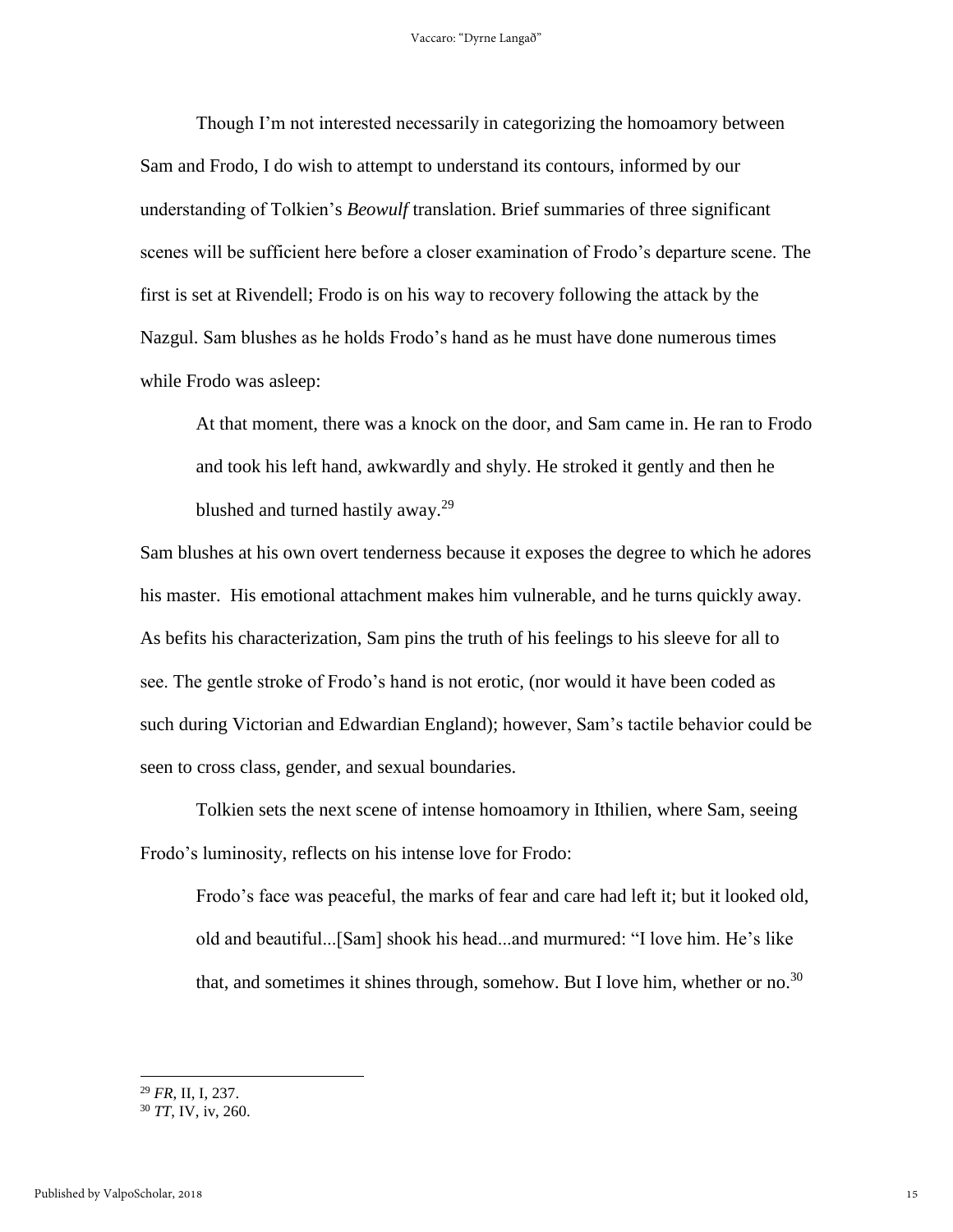Affection does not seem strong enough a term for what Sam, feels toward Frodo. Readers are privy to Sam's private reflections and his softly-spoken love for his master, which Frodo never hears. Sam articulates this love only to himself. And this initiates a thematic resonance.

Such intense homoamory appears a third time when Sam holds Frodo in his arms at Cirith Ungol. Resigning himself to the idea that Frodo is dead, Sam behaves as if he has lost a part of his own soul:

Then as quickly as he could he cut away the binding cords and laid his head upon Frodo's breast and to his mouth, but no stir of life could he find, nor feel the faintest flutter of the heart. Often he chafed his master's hands and feet, and touched his brow, but all were cold. . . . He knelt and held Frodo's hand and could not release it. And time went by and still he knelt, holding his master's hand, and in his heart keeping a debate. $31$ 

Immediately noticeable is the physical proximity and intimacy at this most touching of moments. Sam finds himself at the brink of despair and suicide at the thought that Frodo was dead. Once again, only Sam and the readers catch this amorous moment. Had Sam been caught by others, the moment would have elicited another blush.

At Frodo's departure scene, Sam and Frodo's love must be tested and the two, separated. It is the Fourth Age and the greatest threat of the last age has been defeated. Sam and everyone else have Frodo to thank for the peace that they have inherited. As is typical of the quest hero, the world has been saved, but not for him. Frodo must take a ship across the sea. He will leave Sam behind, to his world of wife and children because

<sup>31</sup> *TT*, IV, x, 339-40.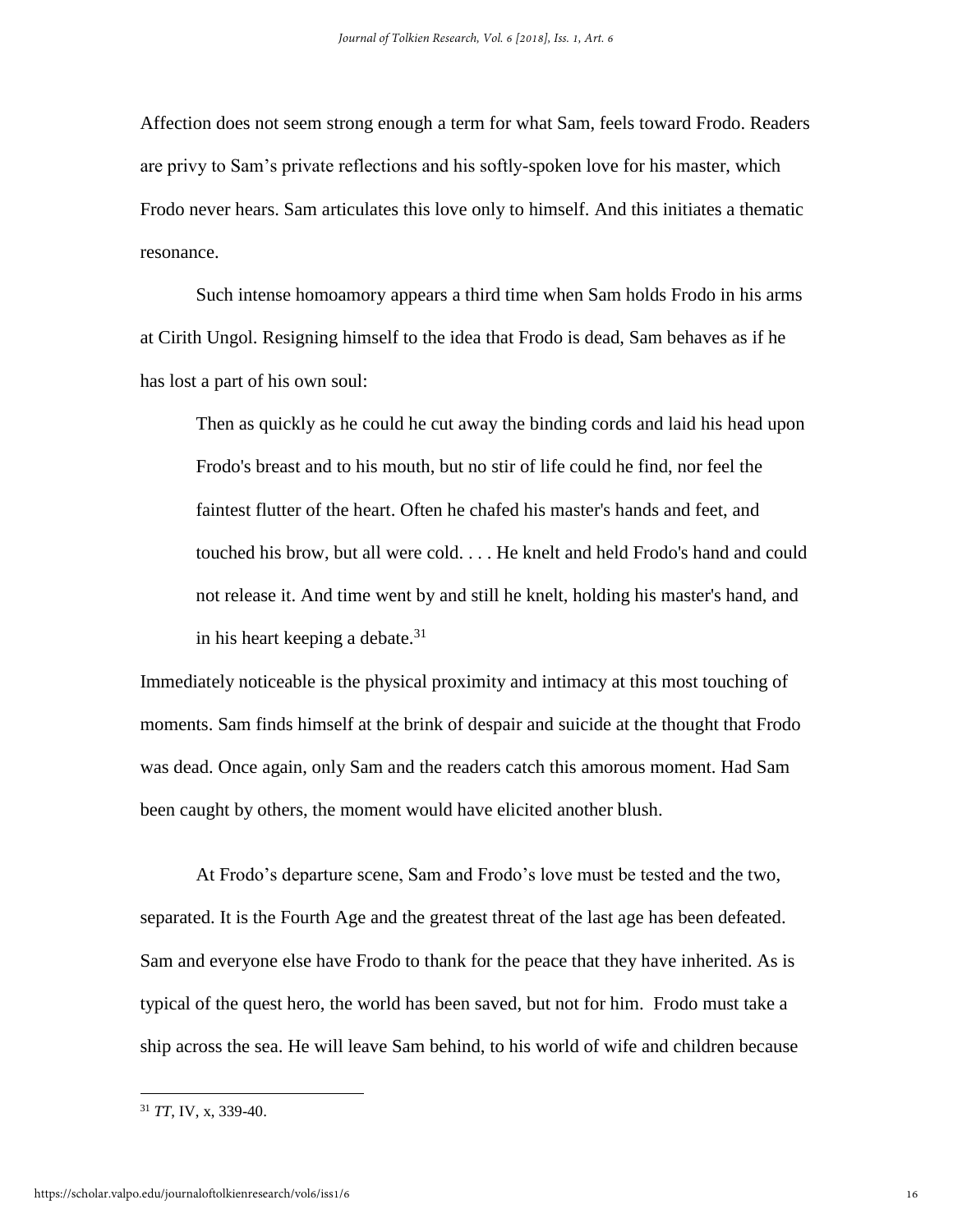such a world cannot be his. Here he is the one too 'old' and 'wise' (*infrodum*) to play any longer a part in the story. "Sorrowful at heart," Sam is left at the edge of the world we know, knowing that he will not see Frodo again:

But to Sam the evening deepened to darkness as he stood at the Haven; and as he looked at the grey sea he saw only a shadow on the waters that was soon lost in the West. There still he stood far into the night, hearing only the sigh and murmur of the waves on the shores of Middle-earth, and the sound of them sank deep into his heart.<sup>32</sup>

The image of Sam standing far into the night is a powerful one; the readers feel the pangs of sorrow. The "sigh and murmur" of the sea, making audible his longing for Frodo, penetrate deep into Sam's heart, which has now become a *mare profundum* of love. In the earliest draft of this scene, Tolkien had written Sam's reaction as even more intimate:

And it was night again; and Sam looked on the grey sea and saw a shadow in the waters that was lost in the West. And he stood a while hearing the sigh and murmur of the waves on the shores of Middle-earth, and the sound of it remained in his heart forever, though he never spoke of it.<sup>33</sup>

Sam's longing in the draft version is characterized more by its duration than by its depth. From the beginning, the sea's sighing and murmuring expresses Sam's own longing. Yet here there's a greater quality of suppressed desire, of the amorous secret locked deep away as though it were something just Sam's alone, a secret sustained perhaps until his reunion with Frodo. Of course, Tolkien must remove the last clause found in the draft. For Sam would have to speak of it and to write it into the manuscript himself for us to be

l

<sup>32</sup> *RK,* VI, ix, 311.

<sup>33</sup> *The End of the Third Age*, ed. Christopher Tolkien. (Boston: Houghton Mifflin, 2000), 110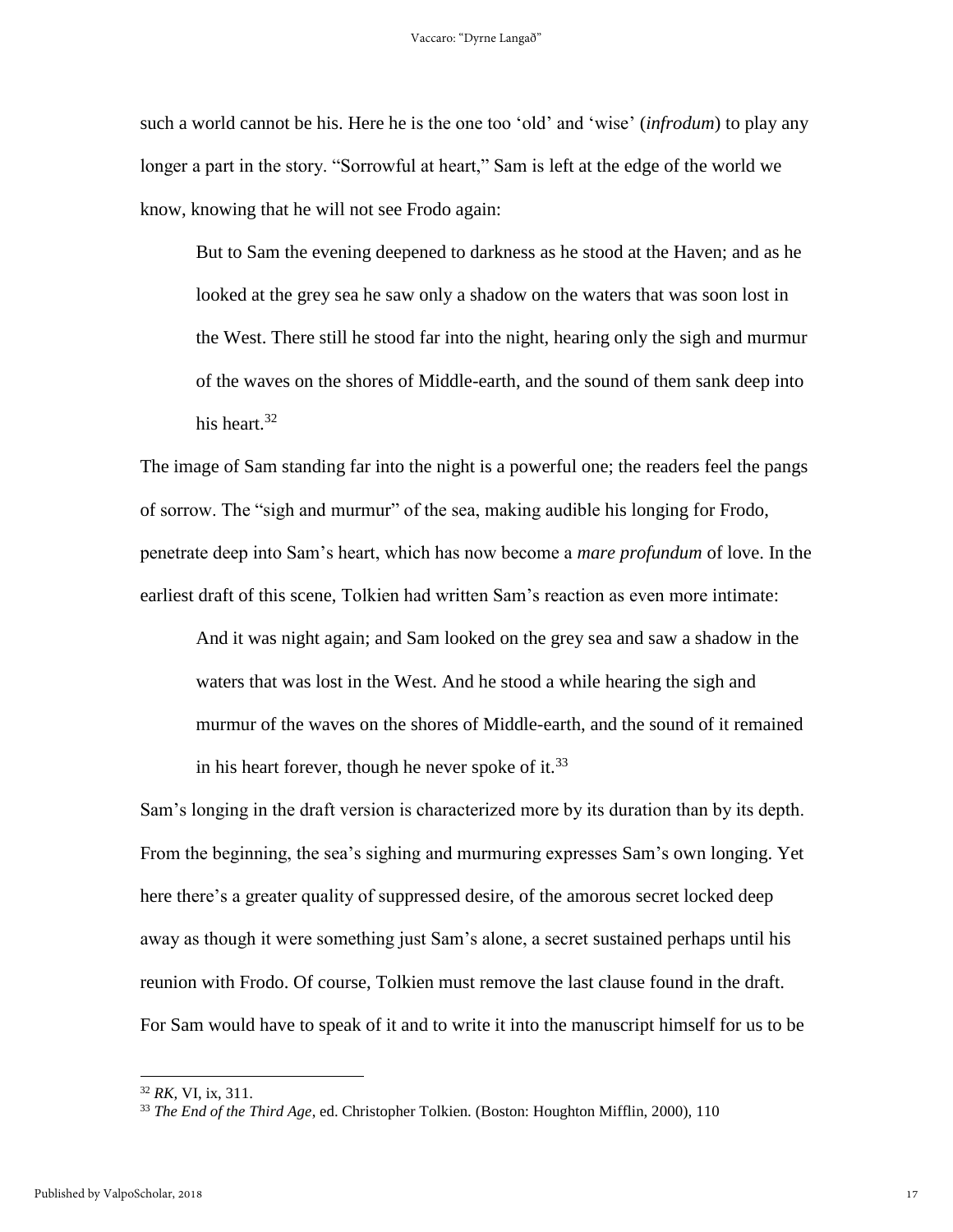reading it now. But it is clear that this is the intended nature of his longing for Frodo. It is deep, and its depth is a secret, a secret the author wishes to share with readers precisely because of its beauty.

 This departure scene organizes the amorous energies between the hobbits, the two versions translating a "dyrne longað" much like Hroðgar's into the form appropriate for the Christian fairy story. Like Hroðgar, Sam will see his exemplar and his beloved depart his life, not to be seen again. Fittingly, it is Gandalf who articulates the scene's degree of emotional investment: "'I will not say: do not weep; for not all tears are an evil'" (310). Sam recognizes the unique quality of Frodo's character and will harbor an intense love for him as long as he lives.

 Flieger reminds us that Tolkien drew inspiration for his voyage/departure scenes from Celtic material, namely *Navigatio Sancti Brendani*. <sup>34</sup> In the *Notion Club Papers* and in *The Lord of the Rings*, traces of this symbolic departure are evident. And while there are certainly pieces of that colorful "stained-glass" material throughout Tolkien's legendarium, it is possible that the sensual, deep and secret love between the two hobbits may have been influenced by Tolkien's reading and translating of the epic *Beowulf*, where men keep such intense feelings bound tight in their hearts.

<sup>34</sup> Flieger, *Interrupted Music* (Kent and London: Kent State University Press, 2005), 130-31.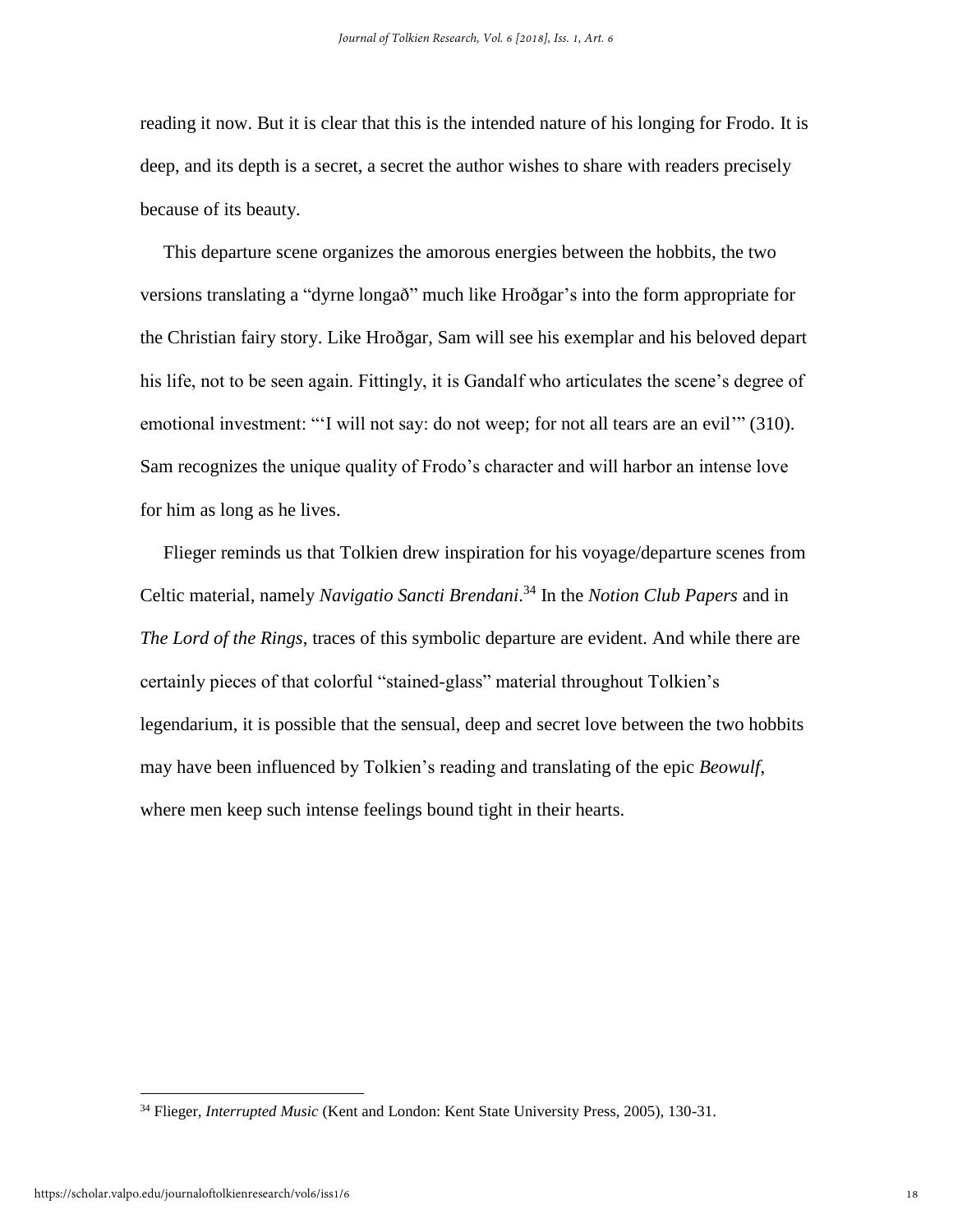Work Cited

- *Beowulf*. *Klaeber's Beowulf*. Fourth Edition. Eds. R.D. Fulk, Robert E. Bjork, and John D. Niles. Toronto, Buffalo, London: University of Toronto Press, 2008.
- Bosworth, Joseph. *An Anglo-Saxon Dictionary Online*. Ed. Thomas Northcote Toller and Others. Comp. Sean Christ and Ondřej Tichý. Faculty of Arts, Charles University in Prague, 21 Mar. 2010. Web. 5 July. 2018. <http://www.bosworthtoller.com/>
- Chance, Jane. "Tough Love: Teaching the New Medievalism" in *Defining Medievalism(s) II: Some More Perspectives*. Ed. Karl Fugelso. *Studies in Medievalism* 18 (2010): 76-98.
- Clark, David. *Between Medieval Men: Male Friendship and Desire in early Medieval English Literature*. Oxford: Oxford University Press, 2009.
- *Dictionary of Old English*. Centre for Medieval Studies, University of Toronto, by the Pontifical Institute of Mediaeval Studies, 1986.

Flieger, Verlyn. *Interrupted Music*. Kent and London: Kent State University Press, 2005.

- ---. "Frodo and Aragorn: The Concept of the Hero," in *Tolkien: New Critical Perspectives*. (Lexington: University of Kentucky, 1981.
- Frantzen, Allen. *Before the Closet: Same-Sex Love from Beowulf to Angels in America*. Chicago and London: University of Chicago Press, 1998.
- Hill, John. *Narrative Pulse of Beowulf: Arrivals and Departures*. Toronto, Buffalo, London: University of Toronto, 2008.
- Tolkien, Christopher. *The End of the Third Age*. Boston: Houghton Mifflin, 2000.
- Tolkien, J.R.R. *Beowulf: A Translation and Commentary*. Ed. by Christopher Tolkien. Boston and New York: Houghton Mifflin Harcourt, 2014.